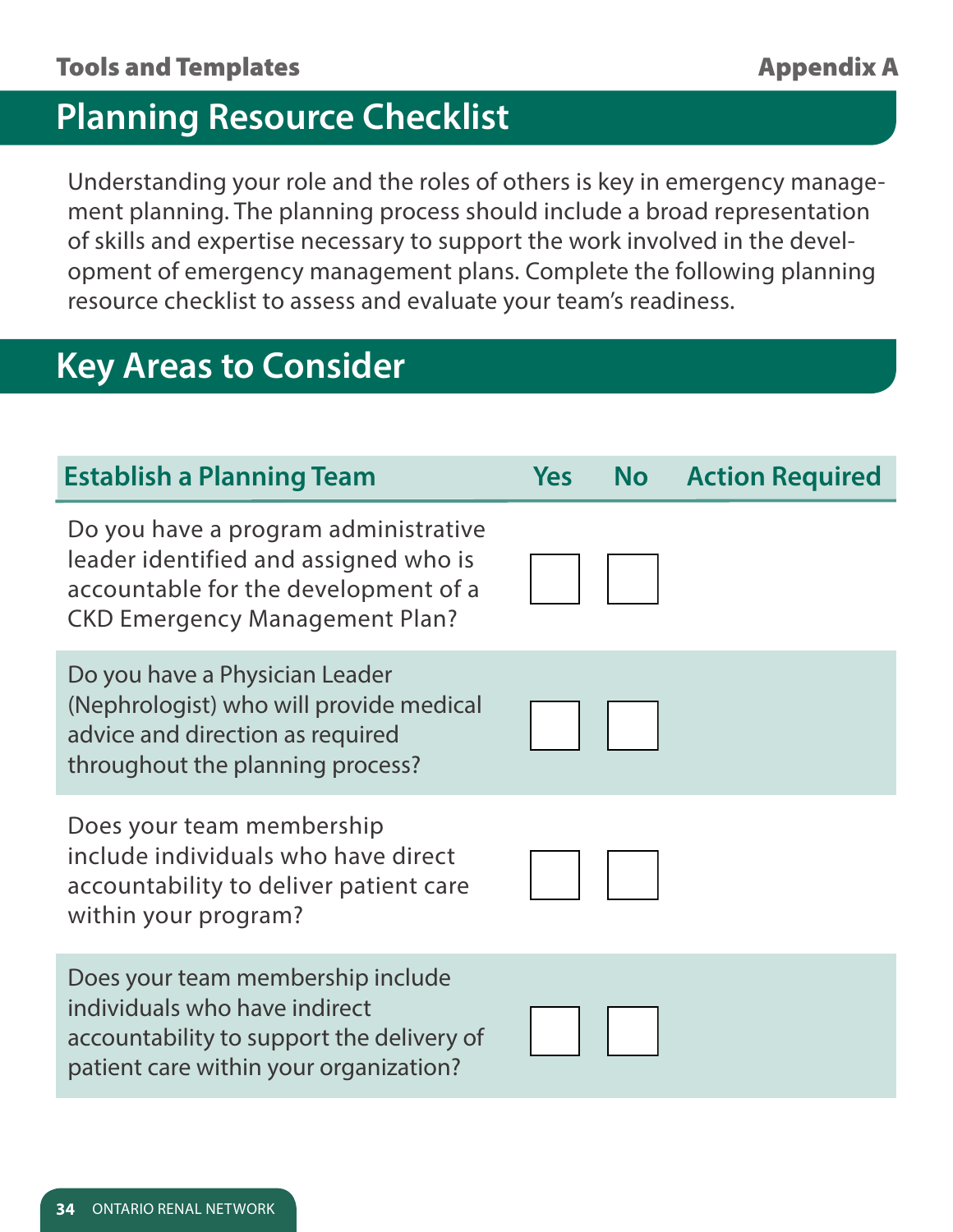| <b>Yes</b> |                                                                                                                                                                                                                                                                   | <b>No</b> Action Required |
|------------|-------------------------------------------------------------------------------------------------------------------------------------------------------------------------------------------------------------------------------------------------------------------|---------------------------|
|            |                                                                                                                                                                                                                                                                   |                           |
|            |                                                                                                                                                                                                                                                                   |                           |
|            |                                                                                                                                                                                                                                                                   |                           |
|            |                                                                                                                                                                                                                                                                   |                           |
| <b>Yes</b> | <b>No</b>                                                                                                                                                                                                                                                         | <b>Action Required</b>    |
|            |                                                                                                                                                                                                                                                                   |                           |
| <b>Yes</b> | <b>No</b>                                                                                                                                                                                                                                                         | <b>Action Required</b>    |
|            |                                                                                                                                                                                                                                                                   |                           |
|            |                                                                                                                                                                                                                                                                   |                           |
|            | Will your planning team include any<br>representatives from the local municipalities<br>and/or emergency service providers? (i.e.<br>Will there be a need to expand your team's<br>membership to include ad-hoc members,<br>not previously listed, to support the |                           |